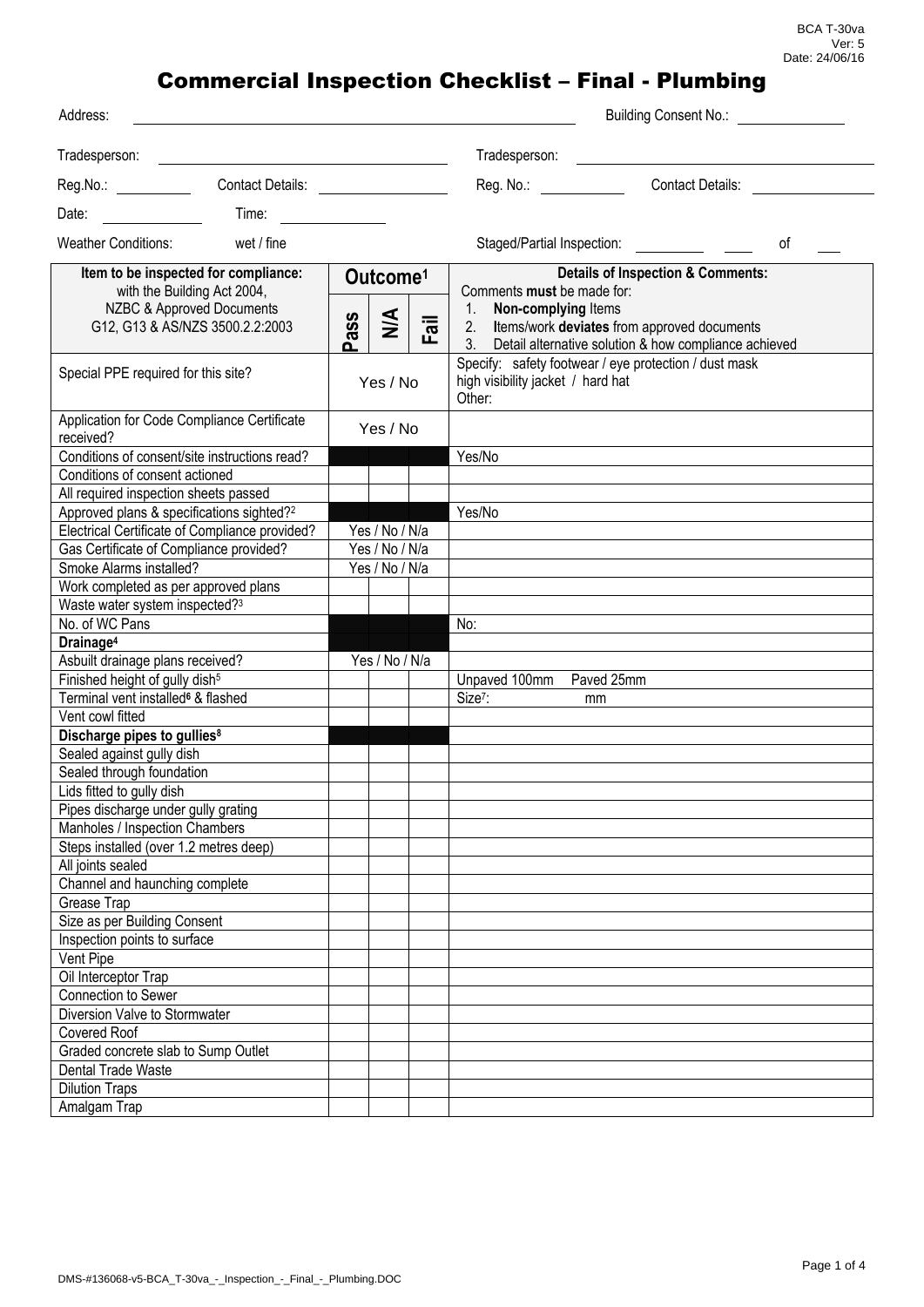| Item to be inspected for compliance:                        | Outcome <sup>1</sup> |               |      | <b>Details of Inspection &amp; Comments:</b>                       |
|-------------------------------------------------------------|----------------------|---------------|------|--------------------------------------------------------------------|
| with the Building Act 2004,                                 |                      |               |      | Comments must be made for:                                         |
| NZBC & Approved Documents                                   |                      | $\frac{4}{2}$ |      | Non-complying Items<br>$1_{\cdot}$                                 |
| G12, G13 & AS/NZS 3500.2.2:2003                             | Pass                 |               | Fail | 2.<br>Items/work deviates from approved documents<br>$\mathcal{S}$ |
| <b>Stormwater</b>                                           |                      |               |      | Detail alternative solution & how compliance achieved              |
| Guttering fitted                                            |                      |               |      |                                                                    |
| Downpipes fitted and fixed to walls                         |                      |               |      |                                                                    |
| Diffusers/spreaders (downpipes to roofs)                    |                      |               |      |                                                                    |
| Overflows to internal gutters                               |                      |               |      |                                                                    |
| Butynol correctly laid & glued                              |                      |               |      |                                                                    |
| Surface drains/sumps (yards & drives)                       |                      |               |      |                                                                    |
| Site water run off (sloping sites)                          |                      |               |      |                                                                    |
| Watertank overflow piped away                               |                      |               |      |                                                                    |
| <b>Manholes / Inspection Chambers</b>                       |                      |               |      |                                                                    |
| Steps installed (over 1.2 metres deep)                      |                      |               |      |                                                                    |
| All joints sealed                                           |                      |               |      |                                                                    |
| Channel and haunching complete                              |                      |               |      |                                                                    |
| <b>Backflow Prevention</b>                                  |                      |               |      |                                                                    |
| Type of Backflow: RPZ Valve (High Hazard)                   |                      |               |      |                                                                    |
| <b>Testable Double Check</b>                                |                      |               |      |                                                                    |
| Valve (Medium Hazard)                                       |                      |               |      |                                                                    |
| Vacuum Break (Low                                           |                      |               |      |                                                                    |
| Hazard)                                                     |                      |               |      |                                                                    |
| <b>Isolating Valves</b>                                     |                      |               |      |                                                                    |
| Line Strainer                                               |                      |               |      |                                                                    |
| Test Report by IQP                                          |                      |               |      |                                                                    |
| <b>Fire Collars</b>                                         |                      |               |      |                                                                    |
| Wall                                                        |                      |               |      |                                                                    |
| Floor                                                       |                      |               |      |                                                                    |
| Ceiling                                                     |                      |               |      |                                                                    |
| <b>HMC<sub>a</sub></b>                                      |                      |               |      | Type: open vented / valve vented / instantaneous                   |
| Valves <sup>10</sup>                                        |                      |               |      |                                                                    |
| <b>Open Vented Cylinder</b>                                 |                      |               |      |                                                                    |
| Isolating $(3 \overline{\text{in } 1})$ valve <sup>11</sup> |                      |               |      |                                                                    |
| Pressure reducing valve <sup>12</sup>                       |                      |               |      |                                                                    |
| Drain valve <sup>13</sup>                                   |                      |               |      |                                                                    |
| Tempering valve <sup>14</sup>                               |                      |               |      | ∘∩<br>Temperature:                                                 |
| Cylinder restraints <sup>15</sup>                           |                      |               |      |                                                                    |
| HW Cylinder o/flow identified                               |                      |               |      | Low Pressure systems/wet backs                                     |
| <b>HW cylinder overflow through roof</b><br>insulated?      |                      |               |      |                                                                    |
| <b>Valve Vented Cylinder</b>                                |                      |               |      |                                                                    |
| Isolating (3 in 1) valve <sup>16</sup>                      |                      |               |      |                                                                    |
| Cold water expansion valve <sup>17</sup>                    |                      |               |      |                                                                    |
| Pressure limiting valve <sup>18</sup>                       |                      |               |      |                                                                    |
| Drain valve <sup>19</sup>                                   |                      |               |      |                                                                    |
| Temperature & pressure relief valve <sup>20</sup>           |                      |               |      |                                                                    |
| Air gap to drain <sup>21</sup>                              |                      |               |      |                                                                    |
| Tempering valve <sup>22</sup>                               |                      |               |      | $^{\circ}C$<br>Temperature:                                        |
| Cylinder restraints <sup>23</sup>                           |                      |               |      |                                                                    |
| <b>Tempered Water</b>                                       |                      |               |      |                                                                    |
| U.V Sterilisation Unit (Compliances Schedule)               |                      |               |      |                                                                    |
| <b>Instantaneous Water Heating</b>                          |                      |               |      | Type:                                                              |
| Water temperature <sup>24</sup>                             |                      |               |      | °C<br>Temperature:                                                 |
| Isolating valve <sup>25</sup>                               |                      |               |      |                                                                    |
| <b>Water pipe work insulated?</b>                           |                      |               |      |                                                                    |
| <b>Solar Water Heaters</b>                                  |                      |               |      |                                                                    |
| Installed as per manufacturer's specifications              |                      |               |      |                                                                    |
| Water temperature <sup>26</sup>                             |                      |               |      | $^{\circ}C$<br>Temperature:                                        |
| Wetbacks <sup>27</sup>                                      |                      |               |      |                                                                    |
| Connected only to open vented cylinder                      |                      |               |      |                                                                    |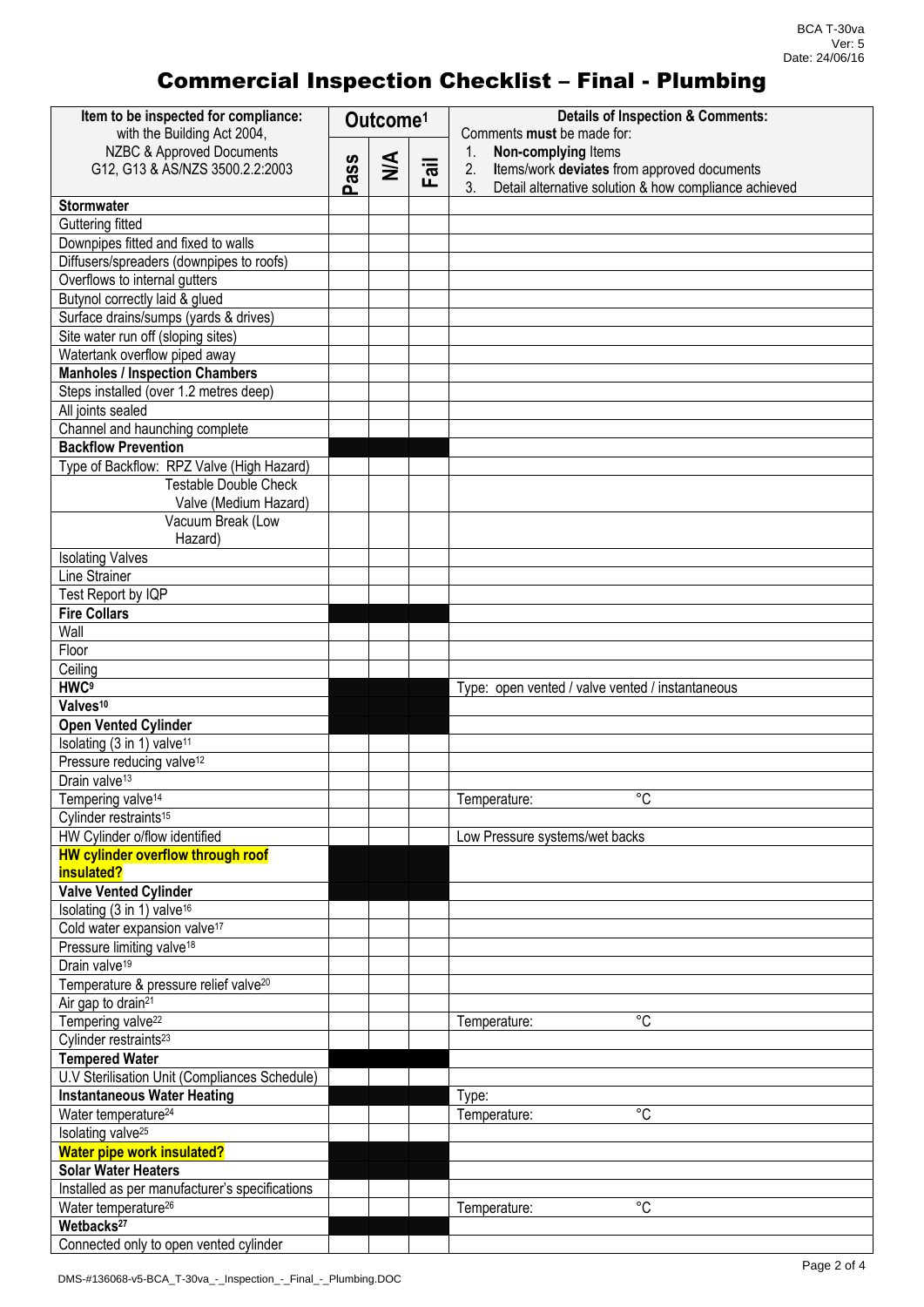| Item to be inspected for compliance:<br>with the Building Act 2004,               | Outcome <sup>1</sup> |               |      | <b>Details of Inspection &amp; Comments:</b><br>Comments must be made for: |  |
|-----------------------------------------------------------------------------------|----------------------|---------------|------|----------------------------------------------------------------------------|--|
| NZBC & Approved Documents                                                         |                      |               |      | Non-complying Items<br>1.                                                  |  |
| G12, G13 & AS/NZS 3500.2.2:2003                                                   | Pass                 | $\frac{4}{2}$ | Fail | Items/work deviates from approved documents<br>2.                          |  |
|                                                                                   |                      |               |      | 3 <sub>1</sub><br>Detail alternative solution & how compliance achieved    |  |
| Connections only with copper pipework<br><b>HW cylinder overflow through roof</b> |                      |               |      |                                                                            |  |
| insulated?                                                                        |                      |               |      |                                                                            |  |
| <b>Sanitary Fixtures<sup>28</sup></b>                                             |                      |               |      |                                                                            |  |
| Sink working                                                                      |                      |               |      |                                                                            |  |
| Sink trap free of leaks                                                           |                      |               |      |                                                                            |  |
| Dishwasher trap above flood level of                                              |                      |               |      |                                                                            |  |
| dishwasher                                                                        |                      |               |      |                                                                            |  |
| Bath working                                                                      |                      |               |      |                                                                            |  |
| Bath trap water seal visible                                                      |                      |               |      | $N/a - details29$ :                                                        |  |
| Vanity working                                                                    |                      |               |      |                                                                            |  |
| Vanity trap free of leaks<br>Shower working                                       |                      |               |      |                                                                            |  |
| Shower trap                                                                       |                      |               |      | Type: easi-clean / standard trap                                           |  |
| Shower trap - standard trap water seal                                            |                      |               |      |                                                                            |  |
| visible <sup>30</sup>                                                             |                      |               |      |                                                                            |  |
| Shower cubicle watertight                                                         |                      |               |      |                                                                            |  |
| Laundry tub working                                                               |                      |               |      |                                                                            |  |
| Laundry trap free of leaks                                                        |                      |               |      |                                                                            |  |
| <b>WC</b> working                                                                 |                      |               |      |                                                                            |  |
| WC trap water seal                                                                |                      |               |      |                                                                            |  |
| <b>Swimming/Spa Pools</b>                                                         |                      |               |      | Refer to Final - Building & Pool Inspection Checksheets                    |  |
| Notes $31$ :                                                                      |                      |               |      |                                                                            |  |
|                                                                                   |                      |               |      |                                                                            |  |
|                                                                                   |                      |               |      |                                                                            |  |
|                                                                                   |                      |               |      |                                                                            |  |
|                                                                                   |                      |               |      |                                                                            |  |
|                                                                                   |                      |               |      |                                                                            |  |
|                                                                                   |                      |               |      |                                                                            |  |
|                                                                                   |                      |               |      |                                                                            |  |
|                                                                                   |                      |               |      |                                                                            |  |
|                                                                                   |                      |               |      |                                                                            |  |
|                                                                                   |                      |               |      |                                                                            |  |
|                                                                                   |                      |               |      |                                                                            |  |
|                                                                                   |                      |               |      |                                                                            |  |
|                                                                                   |                      |               |      |                                                                            |  |
|                                                                                   |                      |               |      |                                                                            |  |
|                                                                                   |                      |               |      |                                                                            |  |
|                                                                                   |                      |               |      |                                                                            |  |
|                                                                                   |                      |               |      |                                                                            |  |
|                                                                                   |                      |               |      |                                                                            |  |
|                                                                                   |                      |               |      |                                                                            |  |
|                                                                                   |                      |               |      |                                                                            |  |
|                                                                                   |                      |               |      |                                                                            |  |
|                                                                                   |                      |               |      |                                                                            |  |
|                                                                                   |                      |               |      |                                                                            |  |
|                                                                                   |                      |               |      |                                                                            |  |
|                                                                                   |                      |               |      |                                                                            |  |
|                                                                                   |                      |               |      |                                                                            |  |